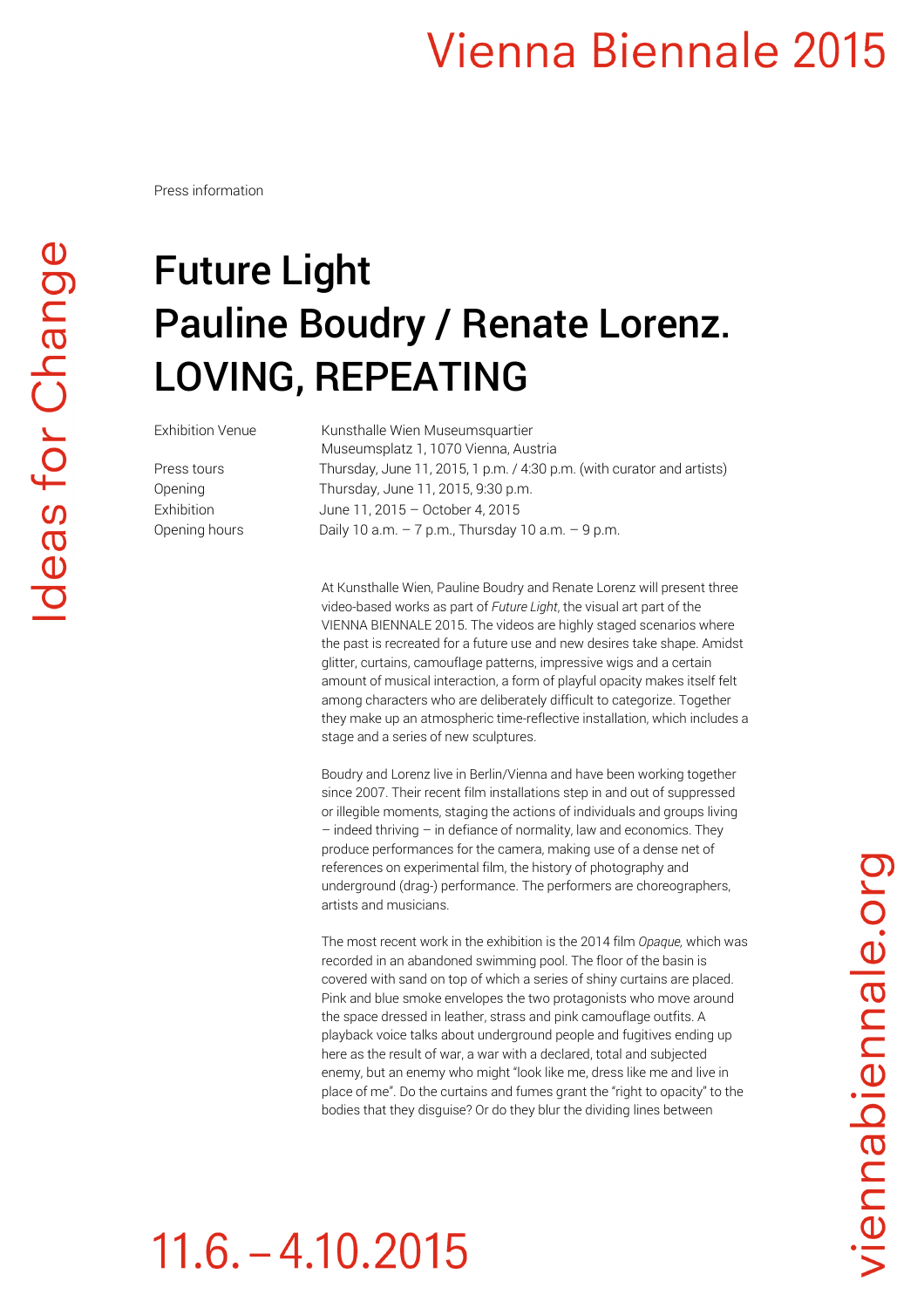#### **Vienna Biennale 2015**

Page 2

accomplices and enemies? Rather than evoking an atmosphere of threat, the situation seems futuristic and quietly celebratory.

*To Valerie Solanas and Marilyn Monroe in Recognition of their Desperation* is a filmed social and musical experiment where six performers follow composer Pauline Olivero's 1970 score, inspired by Solana's *Scum Manifesto*. Each performer is asked to choose five pitches and to play long modulated and unmodulated tones, after which they start to imitate each other. Red, yellow and blue light as well as strobe light give cues and as soon as one performer becomes dominant the others try to absorb that dominance. The individual and the collective, giving and taking, unpredictability and protocol, together produce "a continuous circulation of power" (Oliveros). The camera becomes a performer in its own right, following the process in one contiuous take which reveals fetishistic interests along the way. Thus, the artists are asking if sound and light can produce queer relations, suggesting a paradigm for the future.

A punk figure in glitter and a drag queen are the two characters in *Toxic*. They move around a studio-like space with violet curtains, heaps of glitter and poisonous pot plants on the floor, and projections of images of people wearing peculiar masks from different protest movements, borrowing postures and angles from mug shots and anthropological photography. A number of toxic substances are mentioned – heroin, ecstasy, mushrooms, radioactivity, androgel and testosterone among others – reminding the viewer that toxins can poison you and they can also cure you or improve your life quality. This kind of double-sidedness is repeated in the drag queen quoting Jean Genet in a 1980s interview: to be interviewed in front of a film camera can be as violent as a police interrogation.

Curator: Maria Lind, Director Tensta Konsthall, Stockholm

Recent retrospectives and solo exhibitions of Pauline Boudry and Renate Lorenz have included *Patriarchal Poetry,* Badischer Kunstverein, 2013; *Aftershow,* CAPC, Bordeaux, 2013; *Toxic Play in Two Acts,* South London Gallery, 2012; *Contagieux! Rapports contre la normalité,* Centre d´Art Contemporain, Geneve, 2010. The recent artists-book is called *Aftershow* (Sternberg Press 2014).

*Future Light* Reader: Published by Kunsthalle Wien and MAK. Contributors: Clare Birchall, Pauline Boudry / Renate Lorenz, Boris Buden, Céline Condorelli, Brian Kuan Wood, Reza Negarestani, Paul B. Preciado, Lisa Robertson, Natascha Sadr Haghighian. A reader that actualizes questions around e-publishing, edited by Maria Lind and conceptualized by Metahaven.

# $11.6 - 4.10.2015$